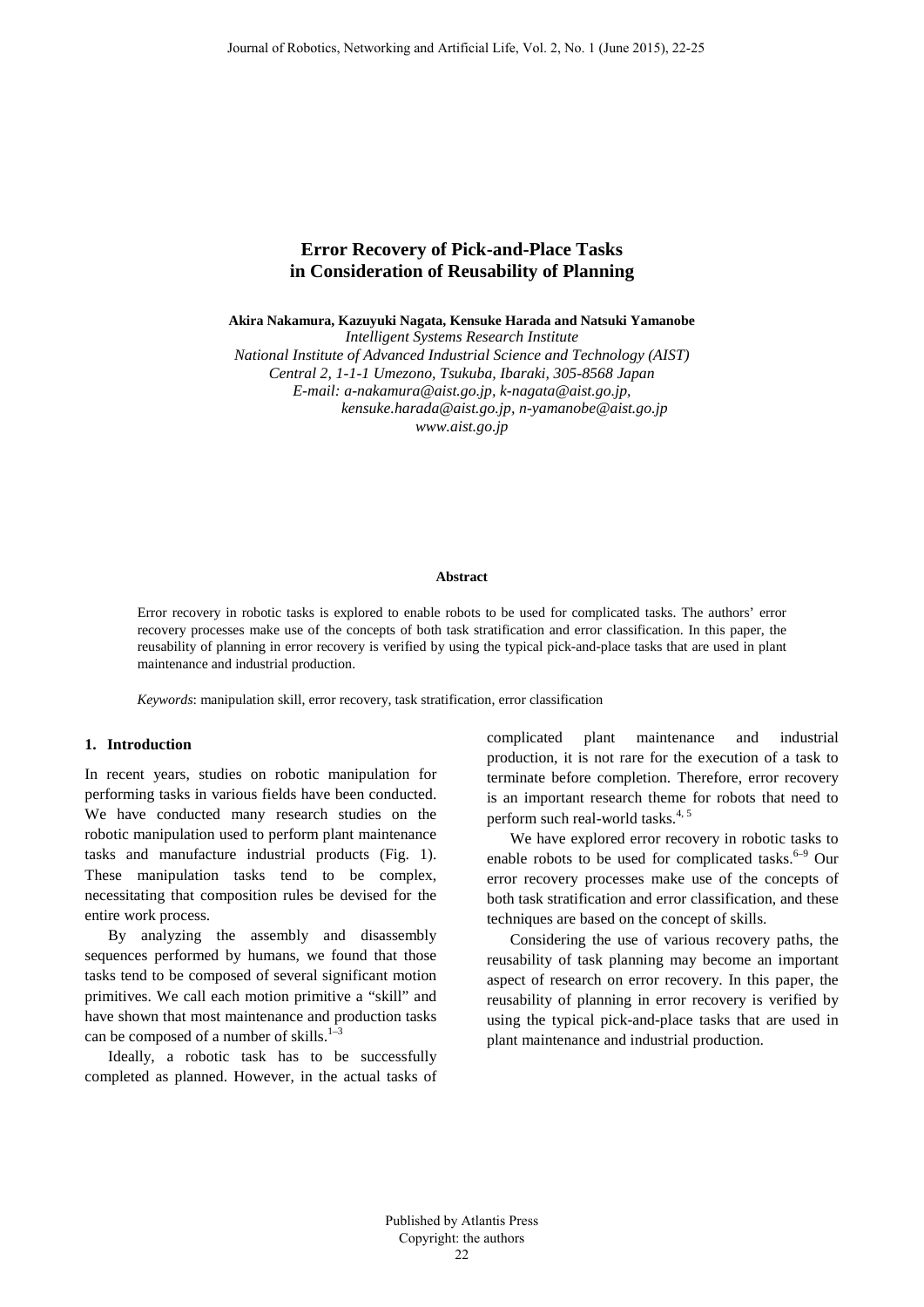## **2. Stratification of Tasks**



Fig. 1 Maintenance robot Fig. 2 Manipulation hierarchy



Fig. 3 Process flow with error recovery

This section explains our concept of skills and the stratification of tasks. See Refs. 1, 2 for more details.

## **2.1.** *Concept of skills*

We analyzed human motions in such tasks as disassembly and reassembly and found that the movements consisted of several significant motion primitives. We call such motion primitives "skills  $1, 2$ ". We considered three fundamental skills: move-to-touch, rotate-to-level and rotate-to-insert, all of which play an important part in those tasks. A specific task is composed of sequences of skill primitives such as these three skills. Moreover, many skills can be defined based on modified versions of these three fundamental skills<sup>3</sup>.

#### **2.2.** *Stratification of tasks*

Figure 2 shows a hierarchy of manipulation tasks<sup>6</sup>. If we ignore the servo layer, the *skill* layer, which consists of elements such as the move-to-touch and rotate-to-level skills, is located in the lowest layer called the *task(0)* layer. One tier above the  $task^{(0)}$  layer is the  $task^{(1)}$  layer. Similarly,  $task^{(i+1)}$  is composed of sequences of  $task^{(i)}$ elements. The top layer, where the error recovery loop is closed, is called *task(max)* and one tier above *task(max)* is called the *project* layer. The *project* layer might also be hierarchized, but we will not discuss this here.

## **3. Error Recovery in Stratified Tasks**

In an ideal environment, tasks are achieved without any errors occurring. In actual manipulation, however, errors often do occur from various causes. Our concept of error classification and process flow with error recovery in the task hierarchy are described in this section. See Ref. 6 for more details.

## **3.1.** *Classification of errors*

The causes of manipulation failures can be attributable to several kinds of errors. We group the error states into several classes of errors: execution, planning, modeling and sensing, according to the possible causes<sup>6</sup>.

Merely remedying the causes of these errors does not always solve the problem. It may be necessary to return to a previous step when the working environment is greatly changed by the error.

#### **3.2.** *Error recovery based on classification*

A generalized process flow of stratified tasks that takes error recovery into account has been shown in Ref. 6. Figure 3 is an illustration of the central portion of Fig. 10 in Ref. 6. This process is performed based on recovery through *a backward correction process*. At the Confirmation step in each skill primitive  $task^{(0)}_{(i0)}$ , the result is judged to be correct or a failure by an automatic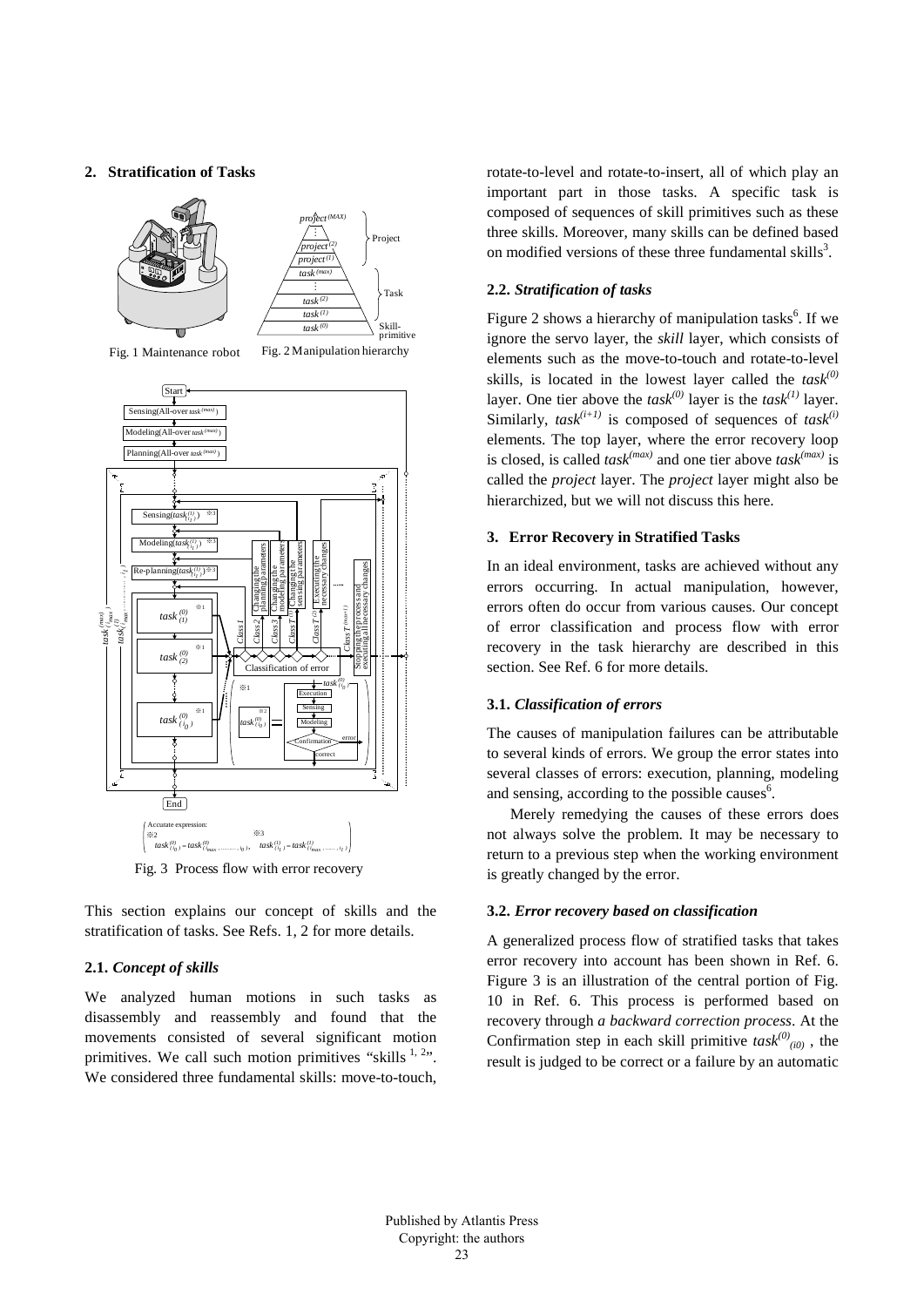process or by a human operator. Error recovery is performed using the following error classification.

Class 1: When the error is judged to be an execution error,  $task^{(1)}_{(il)}$  is executed again without correcting the parameter .

Class 2: When the error is judged to be a planning error,  $task^{(1)}_{(il)}$  is executed again with a change in the planning parameters .

Class 3: When the error is judged to be a modeling error,  $task^{(1)}_{(i)}$  is executed again with a change in the modeling parameters.

Class  $T^{(1)}$ : When the error is judged to be a sensing error,  $task^{(1)}_{(i)}$  is executed again with a change in the sensing parameters.

Class  $T^{(2)}$ :  $task^{(2)}_{(i2)}$  is executed again after the execution of the necessary changes and returns to the start of one tier above the  $task^{(1)}_{(il)}$  layer.

: Class  $T^{(max)}$ : *task*<sup>(*max*)</sup><sub>(*imax*)</sub> is executed again after the execution of the necessary changes and returns to the start of the  $(max - 1)$  tier above the  $task^{(1)}_{(il)}$  layer.

Class  $T^{(max+1)}$ : When it is judged that too many changes will be required, the process being executed is interrupted and the process returns to the start of the all-over task.

## **4. Expanded Processes in Error Recovery**

#### **4.1.** *Forward correction process*

:

To correct the robot's motions at each step, a manual operation module for robot control can be inserted in the terminal processing of each primitive motion. For example, slight errors concerning the position and orientation of the object after transition and the condition of the grasped object can be corrected<sup>8</sup>. This process is recovery through *a forward correction process* which differs from recovery through *the backward correction process* described in 3.2.

#### **4.2.** *Additional tasks*

Additional tasks may be necessary in some cases to perform the corrections of Class 2, 3 and 4 errors (Fig. 4). <sup>7</sup> For example, additional geometry modeling of the working environment may be necessary for a Class 2 error, and additional geometry modeling of the object and the tool may be necessary for a Class 3 error. And additional geometry modeling of the working environment and calibration of the vision system may be necessary for a Class 4 error.

## **5. Planning with a View Toward Reusability**

## **5.1.** *About reusability*

Generally, a manipulation robot operates according to a computer program that is based on an ordered plan of operation. The tasks performed by a manipulation robot are varied and may involve such grasping tasks as gripper closing and opening, and transfer-related tasks such as lifting and approaching.

Similar tasks can performed using a similar computer program. As such, in systems with error recovery functions, similar tasks can be performed in the recovery portions. Therefore, it is possible to use a similar program for similar kinds of tasks for the total system, not only for the main operation part but for the additional recovery parts as well. A system with high reusability—one in which many of the same programs in the whole system could be reused including the recovery parts—would provide a very efficient approach to system configuration.

### **5.2.** *How to improve reusability*

Let us explain a method for improving reusability by using the tasks involved in repacking objects from a large box into a small box in a physical distribution scenario as shown in Fig. 5. See Ref. 9 for more details on this task.

Failures may occur due to various causes when performing the given tasks, and in various situations such as grasping, lifting, carrying and packing.

The failure in which a plastic (PET) beverage bottle is dropped during transfer is considered here. In most cases, the dropped object ends up in some sort of disordered position, for instance falling over to a horizontal posture from its original vertical orientation. While an object with the shape of a PET bottle topples in most cases, sometimes it remains standing upright.